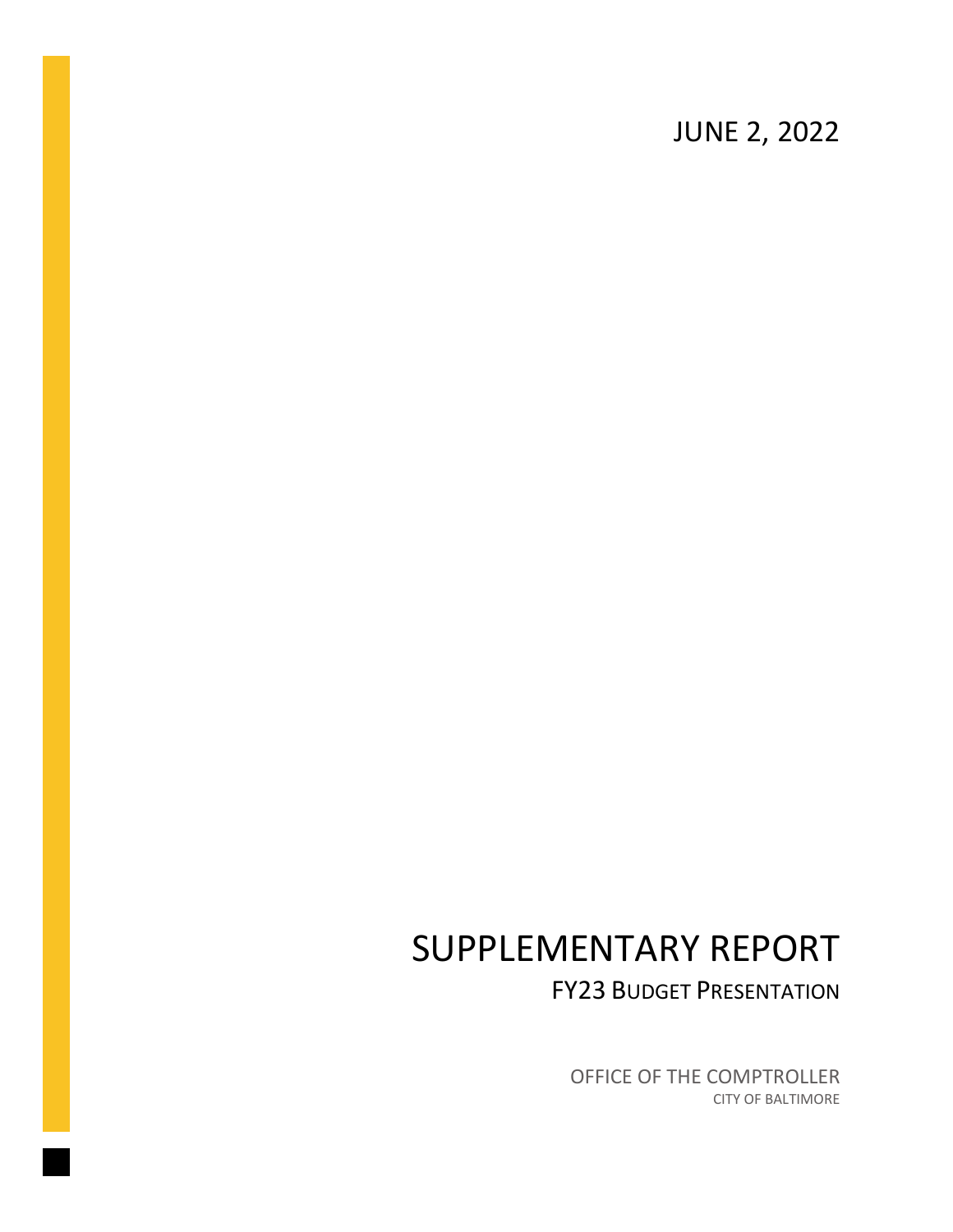## Contents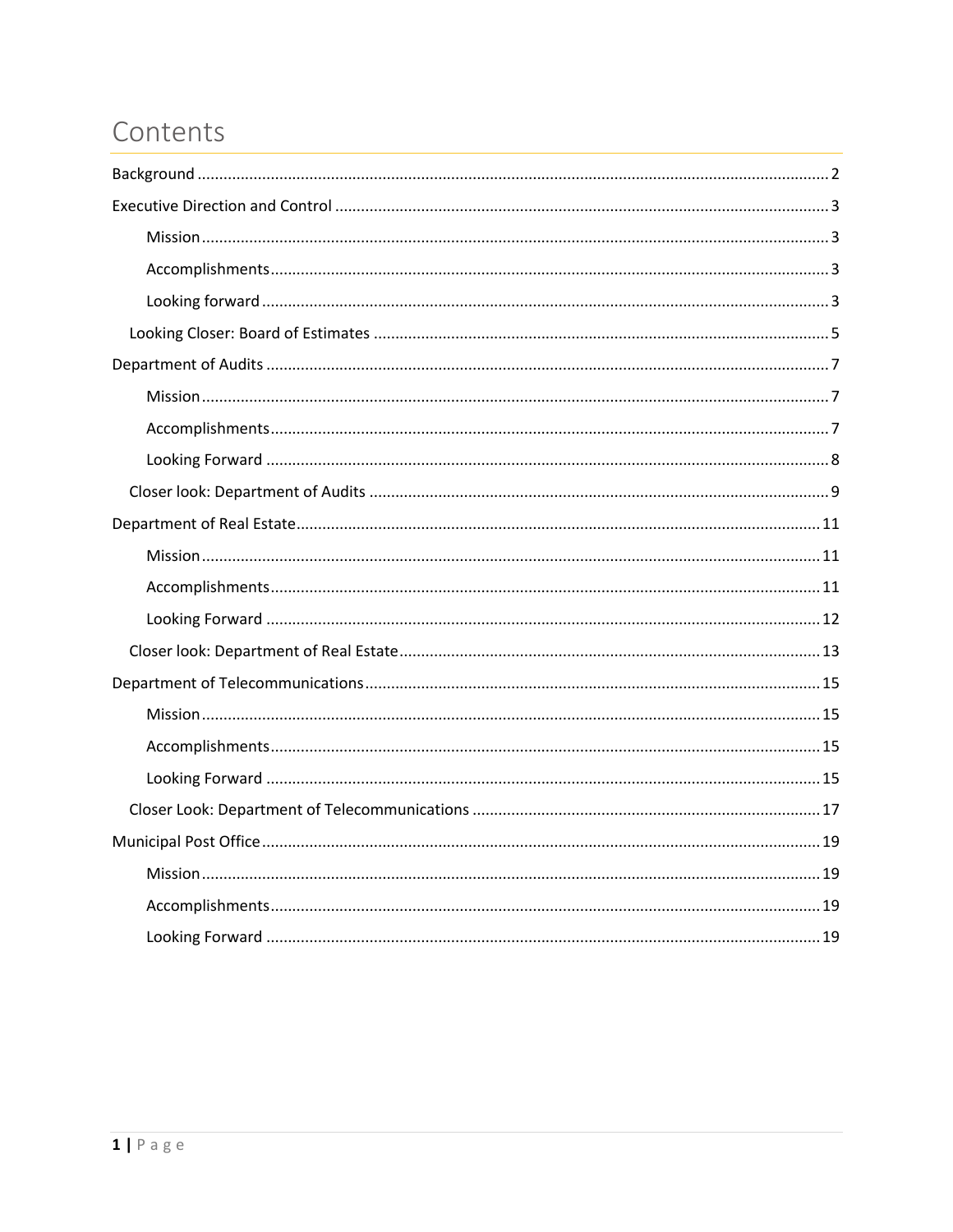# <span id="page-2-0"></span>Background

As part of the City Council's FY23 Budget Hearing, the Office of the Comptroller compiled this supplementary report on agency operations, performance measures, and successes. The performance measures in this report were included to demonstrate the Office's commitment to performance tracking, but they have not been reviewed by BBMR or OPI. In 2023, the Office of the Comptroller will work with BBMR and all of the relevant departments to include the performance measures described below in the FY24 Budget book.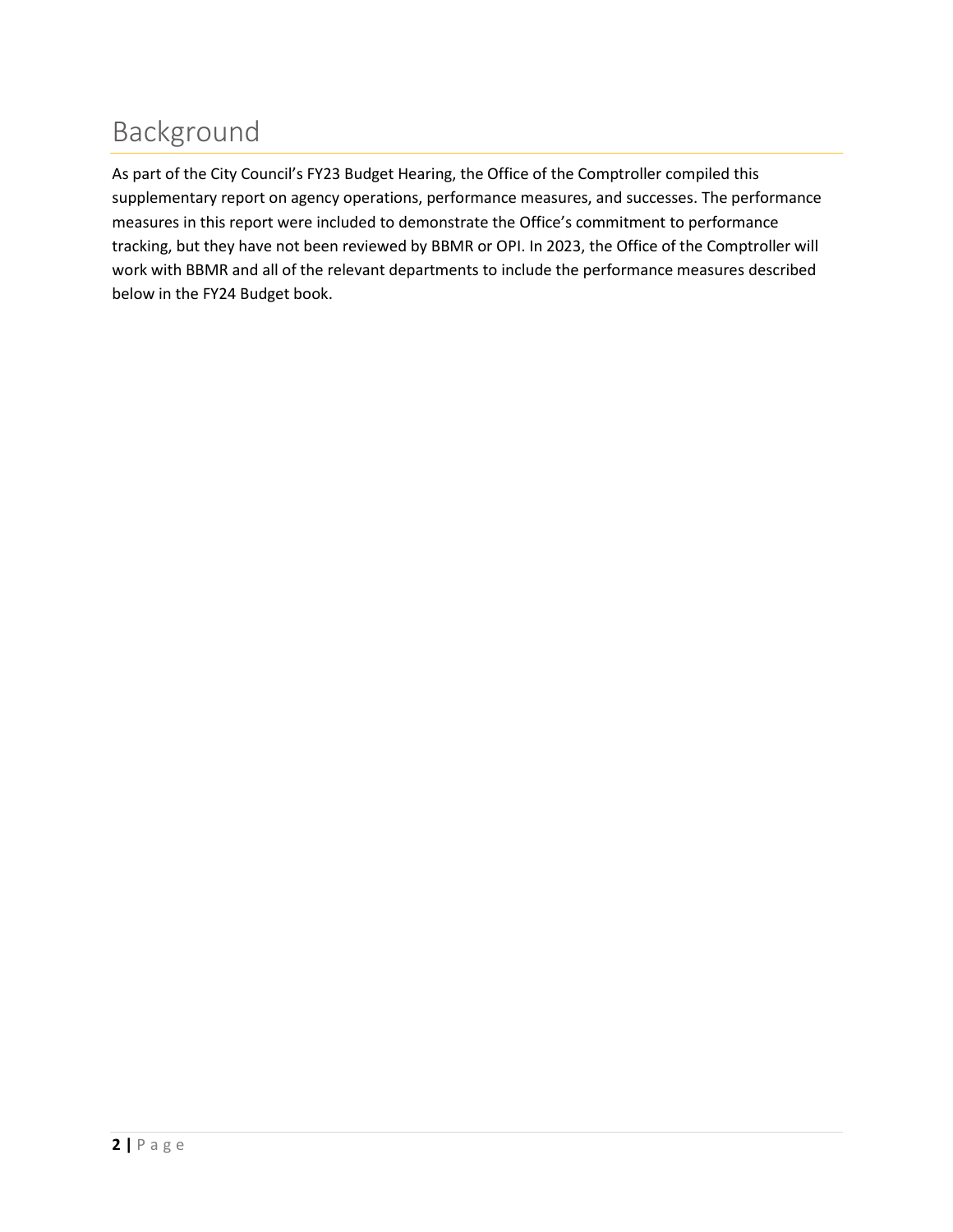#### <span id="page-3-1"></span><span id="page-3-0"></span>Mission

Executive Direction and Control (Central Office) provides oversight of the Department of Audits, the Department of Real Estate, the Department of Telecommunications, and the Municipal Post Office. This office is responsible for carrying out the administrative functions and operations for the Board of Estimates (BOE) including weekly preparation of the BOE agenda, contractor bid openings, and the relevant record keeping. The Central Office also contains policy, communications, HR, fiscal services and IT staff.

### <span id="page-3-2"></span>Accomplishments

- **No more paper.** In March 2021, the Board of Estimates established a requirement for all Board of Estimates submissions to be submitted electronically. Previously, agencies would have to submit paper copies of their requests, back up documents, and approvals. In conjunction, the BOE approved a change to the Administrative Manual that removed the mandate of multiple printed copies of the entire agenda.
- **Audit callbacks.** In October 2021, the BOE confirmed a new policy requiring City agencies to update the Board of Estimates on their Biennial Audit Findings. All Biennial Audit reports are presented to the BOE, but before 2021, there was no process for follow up. Audit reports include detailed recommendations to management and provide agencies time to respond with plans for improvement. It is now standard practice to give agencies an opportunity to report out to the Board on progress addressing challenges and implementing changes.
- **Rules & Regulations.** As part of the continued efforts to make the Board of Estimates more transparent and accessible, Comptroller Henry proposed major changes to Board operations. Formal regulations were approved by the Board of Estimates at the end of 2021. These are the first procedural rules and regulations ever adopted by the Board and outline the Board's meeting schedule, procedures for the item deferral process, and requirements for special meetings. The rules and regulations also adopted a new process for protests allowing members of the public to submit statements of opposition to Board items instead of following the highly regulated procedures for protests regarding contract awards or bidding.
- **Public Information.** In FY22, the Central Office fulfilled 100% of public inquiries and Maryland Public Information Act requests within 30 days. These included City agencies looking for previously approved contracts, reporters looking for more information on Board transactions, and questions from the public on City spending. Recently this office launched a public database of all Board of Estimates transactions to support a even more open and accessible reviewing system.

## <span id="page-3-3"></span>Looking forward

**Moving from a process to a portal**. To take government transparency to the next level, our office is bringing on a consultant to develop a web-based submission portal to manage Board of Estimates submissions, reviewing agency signatures and endorsements, automate production of the Board agenda, manage post approval signatures and create a permanent digital archive of all approve Board transactions. Our goal is to provide our City partners and the public greater access and information for a more informed and efficient reviewing process.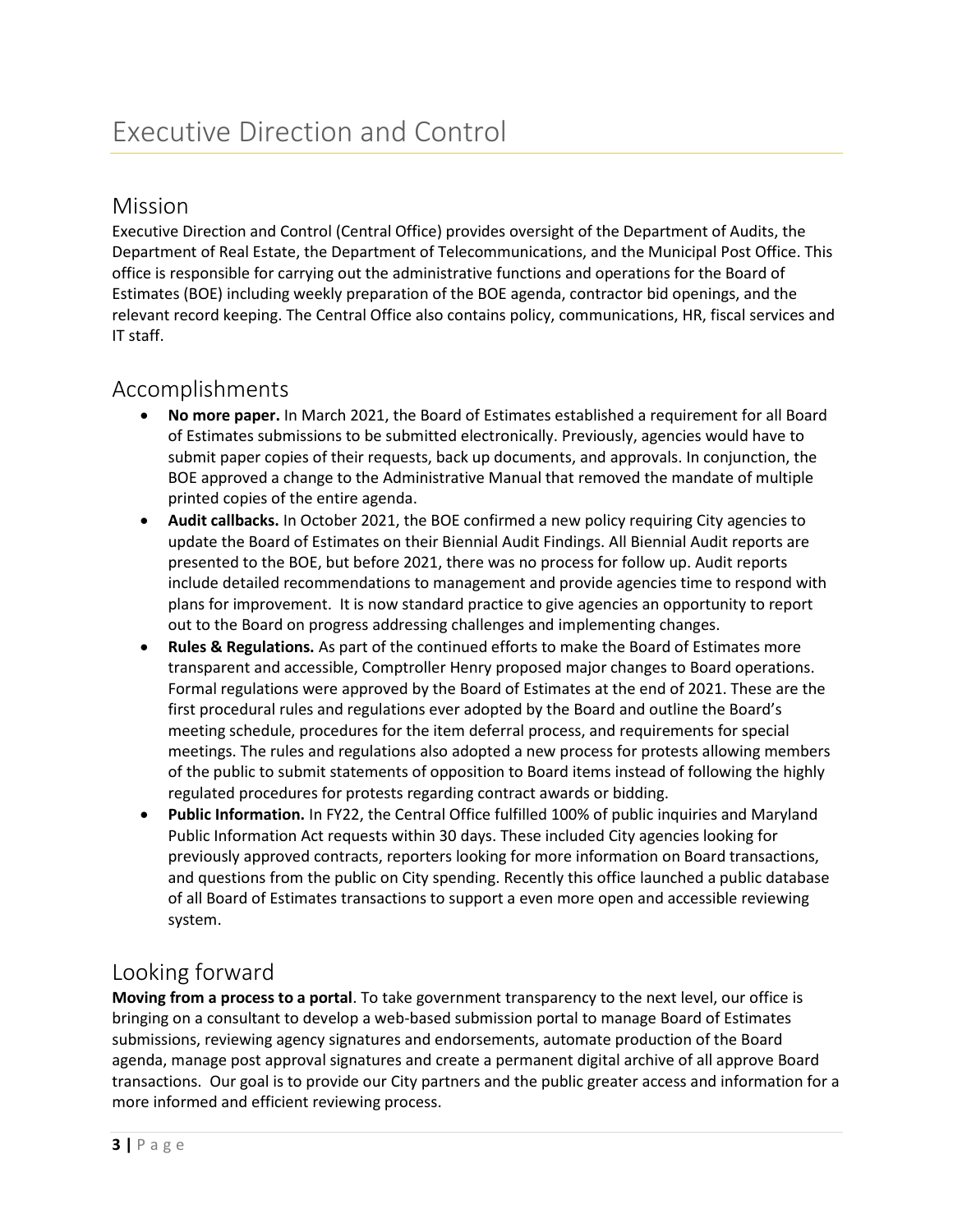**Digitization.** As part of the automation process, the Comptroller's Central Office will work with an external vendor to digitize the BOE's paper-based archives from 2010-2021. Once scanned, these files will become a searchable part of our centrally accessible approved transaction database open to agency partners and the public.

**Analysis.** The Board of Estimates transitioned from collecting paper documents to collecting computerized data on City transactions in 2021. This information supports thorough transaction and policy review. In FY23, we will be sharing more analysis of contracts, extra work orders, and City spending.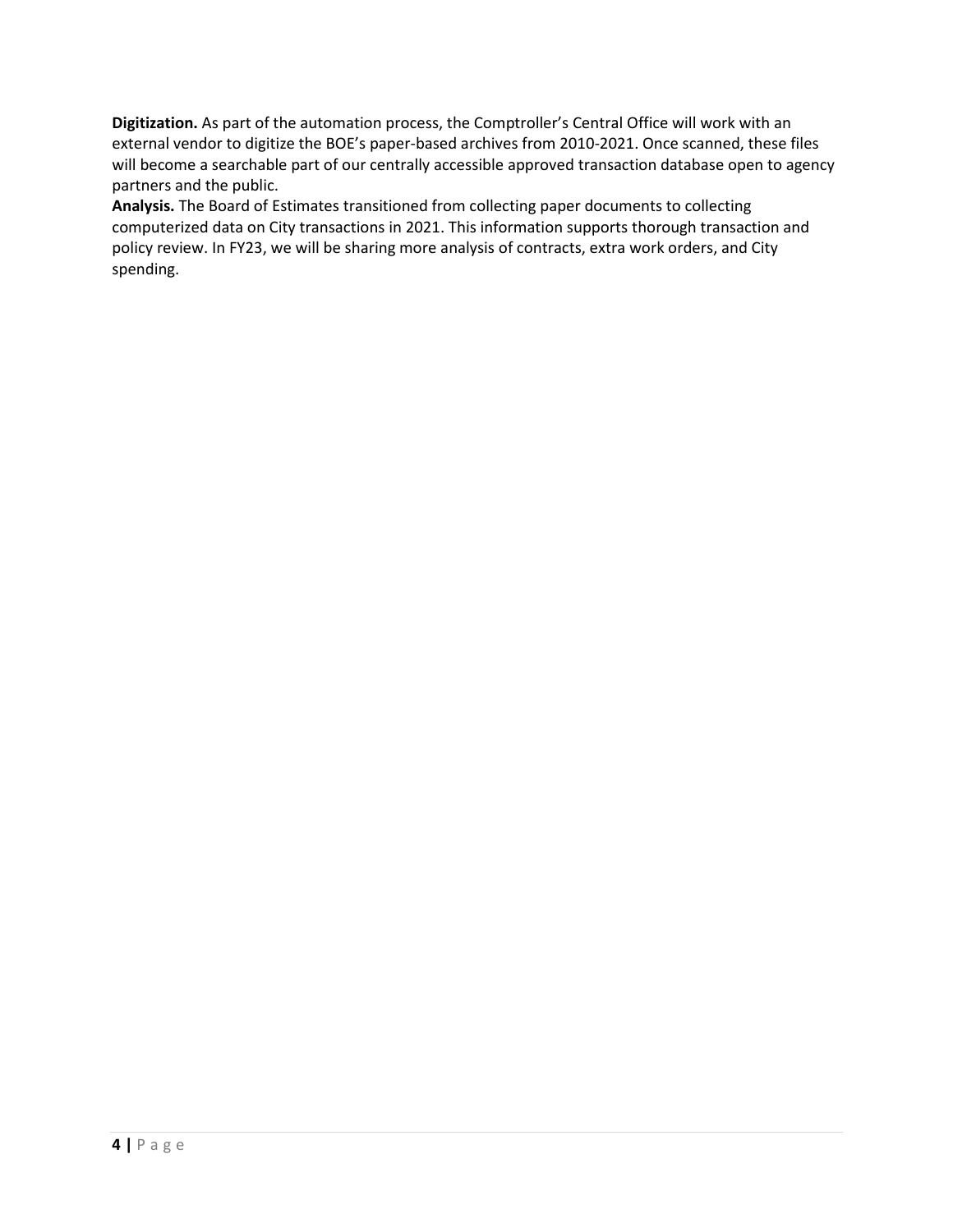## <span id="page-5-0"></span>Looking Closer: Board of Estimates

*Press Release from May 26, 2022*

#### Release: Comptroller Henry Unveils New Board of Estimates Database

Baltimore, MD - Comptroller Bill Henry has announced the debut of a fully searchable database of Baltimore City Board of Estimates (BOE) transactions. This new database will provide both transparency and easy access to searchable information for the BOE, Comptroller's Office, internal agency customers and the public.

The BOE docket database can be found at [https://comptroller.baltimorecity.gov/boe/summaries.](https://lnks.gd/l/eyJhbGciOiJIUzI1NiJ9.eyJidWxsZXRpbl9saW5rX2lkIjoxMDAsInVyaSI6ImJwMjpjbGljayIsImJ1bGxldGluX2lkIjoiMjAyMjA1MjYuNTg0ODA5MTEiLCJ1cmwiOiJodHRwczovL2NvbXB0cm9sbGVyLmJhbHRpbW9yZWNpdHkuZ292L2JvZS9zdW1tYXJpZXMifQ.rRq06XHDlMCOVe4zQFMuk_pvxEZLfHIm3UxB8z_Ktz0/s/2103050492/br/131943392508-l)

"The Comptroller's Office manages the day-to-day operations of the Board of Estimates, so we know just how difficult it is to follow the breadth of city spending," **Comptroller Henry** said. "This database will enhance the oversight capabilities of both the public and members of the Board in making data-driven informed decisions."

Upon launch, the new database will feature all Board of Estimates transactions dating back to January 2021. It contains dozens of searchable categories including meeting dates, agencies, contracts, settlement agreements and real estate acquisitions. This data can also be used for:

- Reviewing grants distributed to non-profits.
- Tracking construction project spending from initial award through completion.
- Establishing trends in vendor usage.

A complete docket history including voting details will be added to the database within 10 days following BOE meetings.

Following today's launch, the docket database will be continuously refined to clarify inconsistencies in terminology and classification. Members of the public are encouraged to reach out to the Comptroller's [Office](mailto:kc.kelleher@baltimorecity.gov) with questions about specific details.

The new BOE database is another step in fulfilling the Comptroller's pledge to make city spending transparent and accessible to the public.

"I've wanted this since day one in office," **Comptroller Henry** said. "The database will help constituents follow the spending of public money and understand how to better direct inquiries and concerns." More technological upgrades are in the works. The Comptroller's Office will be asking for BOE approval on two software solutions that will 1) scan all record documents dating to 2010 and 2) create a portal to manage the BOE submissions process.

 "This is all long overdue," **Comptroller Henry** said. "We should be scrutinizing data, not handcrafting 200-page agendas."

#### **User Guide**

To find the database, go to the Comptroller's website > Board of Estimates > BOE Database or go directly to [https://comptroller.baltimorecity.gov/boe/summaries.](https://lnks.gd/l/eyJhbGciOiJIUzI1NiJ9.eyJidWxsZXRpbl9saW5rX2lkIjoxMDEsInVyaSI6ImJwMjpjbGljayIsImJ1bGxldGluX2lkIjoiMjAyMjA1MjYuNTg0ODA5MTEiLCJ1cmwiOiJodHRwczovL2NvbXB0cm9sbGVyLmJhbHRpbW9yZWNpdHkuZ292L2JvZS9zdW1tYXJpZXMifQ.iLc1WwH881ORJdDcmKMta815vKcJa1hA2jIdGR59LuM/s/2103050492/br/131943392508-l)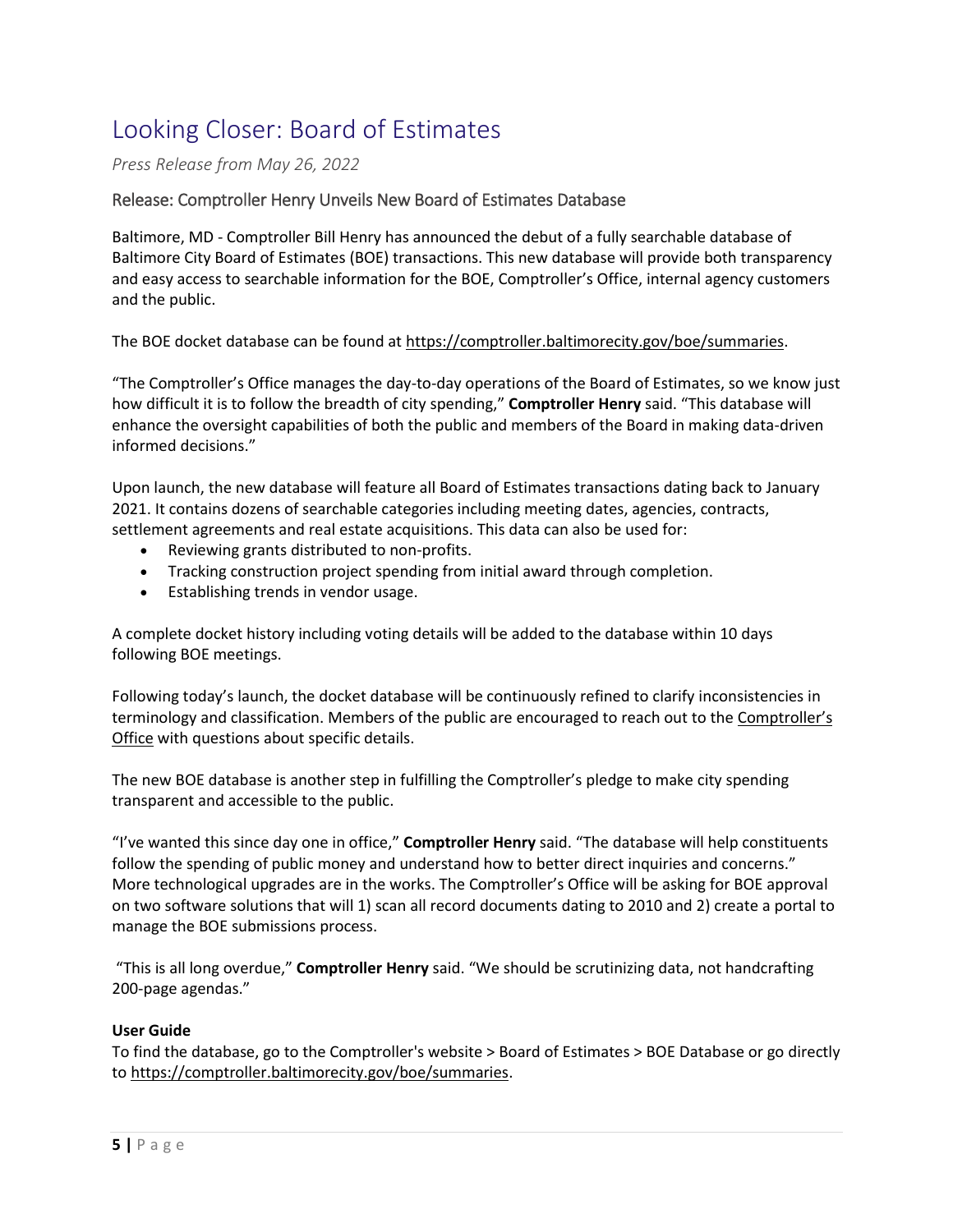The tool can be used on your mobile device or desktop. For the best experience, use this on a desktop and click on the "View Larger Version" in the lower right-hand corner of the table. There are five different tables that connect to the main BOE table:

1. Board of Estimates: Main table with individual BOE transactions.

1. This table has multiple views on the left side including: All BOE items (grid), BOE Agendas by Meeting Date (grid), BOE Meetings by Date (Kanban), Extra Work Orders by Agency and Contract # (grid), BOE Items by Agency (Kanban), DPW BOE Items (grid), Procurement BOE Items (grid), DOT BOE Items (grid), DHCD BOE Items (grid) and Categorical Breakdown (grid).

2. Vendors: Table with each entity in the "Supplier/Contractor/Bidder/Developer/Org Partner" column, with its relevant transactions(s), and the approximate total expenditures recorded.

3. Contract numbers: Unique identifiers for each contract, with its relevant transactions(s), relevant vendors, and the approximate total expenditures recorded for that contract.

4. Project numbers: Unique identifier for each project, with its relevant transactions(s), relevant vendors, relevant task numbers for that project, and the approximate total project expenditures. 5. Data dictionary: agency acronyms defined, submission categories defined, transaction details (columns on the Board of Estimates table).

#### Related:

[The Comptroller's Office just made it a lot easier to track government spending](https://technical.ly/civic-news/comptrollers-office-board-of-estimates-tracking-tool/) | Technical.ly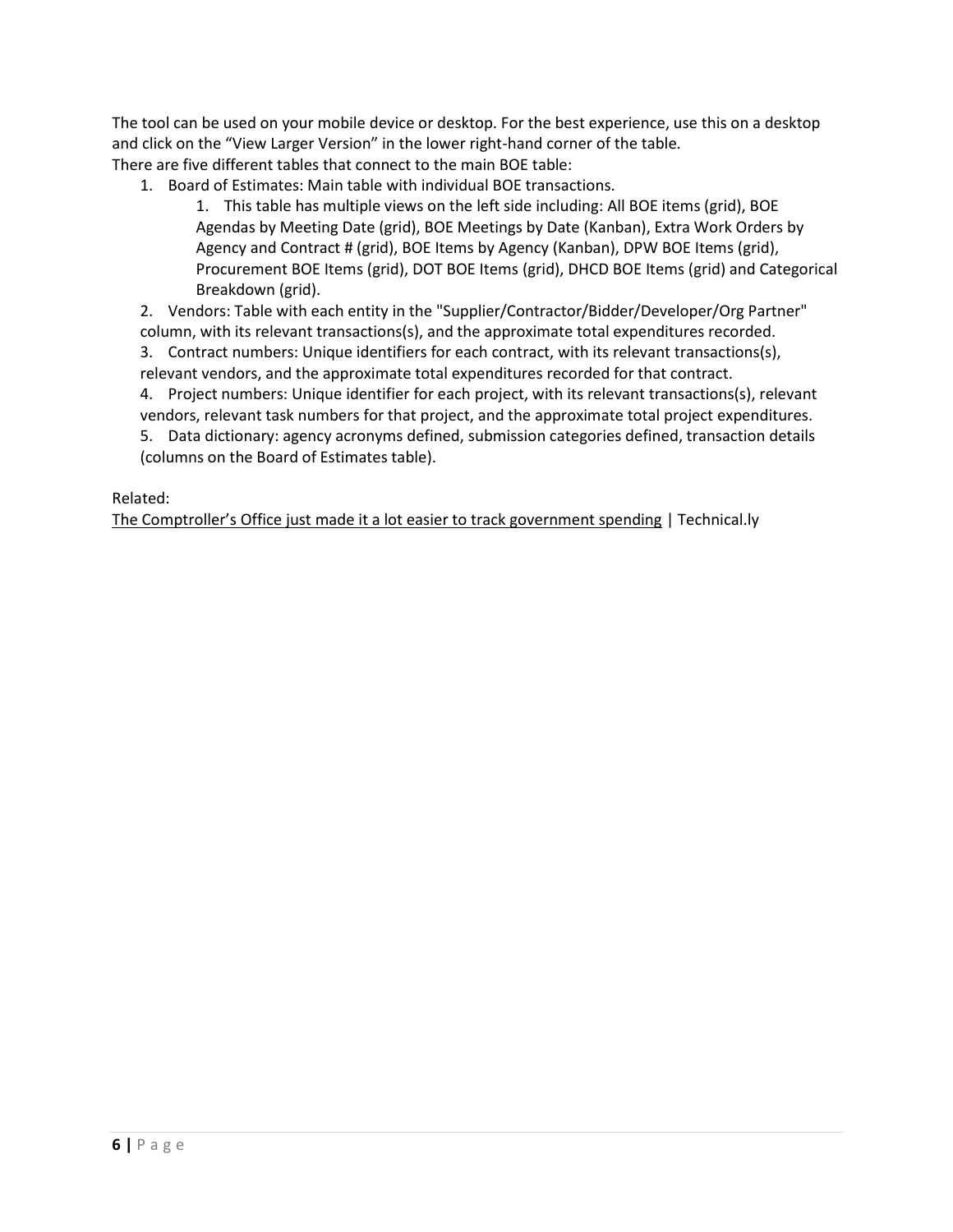# <span id="page-7-0"></span>Department of Audits

#### <span id="page-7-1"></span>Mission

To provide objective and independent value-added services and oversight with the continuous goal of improving audit quality, techniques and processes to assist the City Government to be more efficient, effective, transparent and accountable.

| Type          | <b>Measure</b>                                        | <b>Actual FY21</b> | FY22 through April | Target  |
|---------------|-------------------------------------------------------|--------------------|--------------------|---------|
| Effectiveness | Average # of days<br>for pre-audits                   | n/a <sup>2</sup>   | n/a                | 10 days |
|               | review time <sup>1</sup>                              |                    |                    |         |
| Outcome       | % of<br>recommendations<br>agreed to by<br>management | 100%               | 100%               | 100%    |
| Output        | # of audits issued<br>each year on time <sup>3</sup>  | n/a                | n/a                | 100%    |

#### <span id="page-7-2"></span>Accomplishments

**Financial Audit Policy**. With advice from the City Solicitor and the Biennial Audits Oversight Committee, the Department of Audits (DOA) stopped performing the biennial financial audit for each agency. This gives the auditors more time to focus on thorough performance audits or special projects. Financial audits were duplicative of the Annual Comprehensive Financial Report and Single Audit.

**Collaboration**. DOA has coordinated with subject matter experts (SMEs) such as Office of Inspector General when certain allegations are received and there are high risks for these allegations. This is ongoing and standard practice.

**At-risk focus**. All calendar year (CY) 2021 performance audits were performed by using a risk-based approach. Audits looked at programs, processes, or services that posed risks to City finances, operations, or service outcomes.

Key Performance Indicators

- 3 management requests (evaluation of risks and controls for their programs) completed.
- 3 ongoing audits and agreed-upon procedures
- Established performance audit procedures in accordance with the *Government Auditing Standards* issued by the Comptroller General of the Unite States
- Continued improving the Pre-audits process

 $\overline{a}$  $1$  This measure does not apply to review of capital contracts.

 $2$  This number was not previously tracked but will be for FY23.

<sup>&</sup>lt;sup>3</sup> This is part of the Biennial Audits Oversight Commission, but will be added in next year's budget book.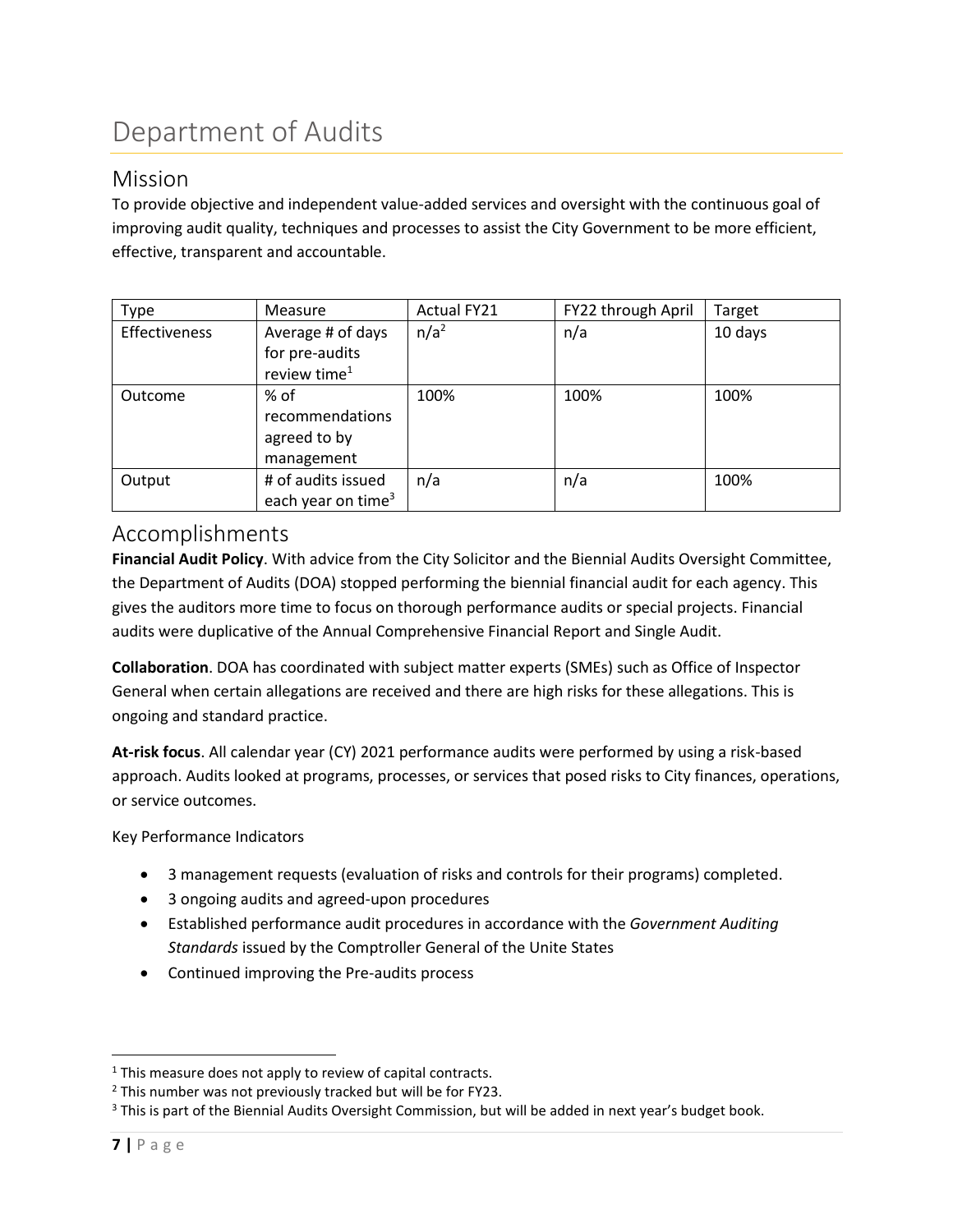## <span id="page-8-0"></span>Looking Forward

**Hiring.** We look forward to bringing more auditors on to assist with risk-based audits, special projects and audit management. Our goal is to fill 4 vacant positions to bring our team to full capacity.

**Training.** To diversify our staff expertise, DOA will provide training opportunities for staff to develop skillsets in process analysis and assessments, data analysis, and IT functions.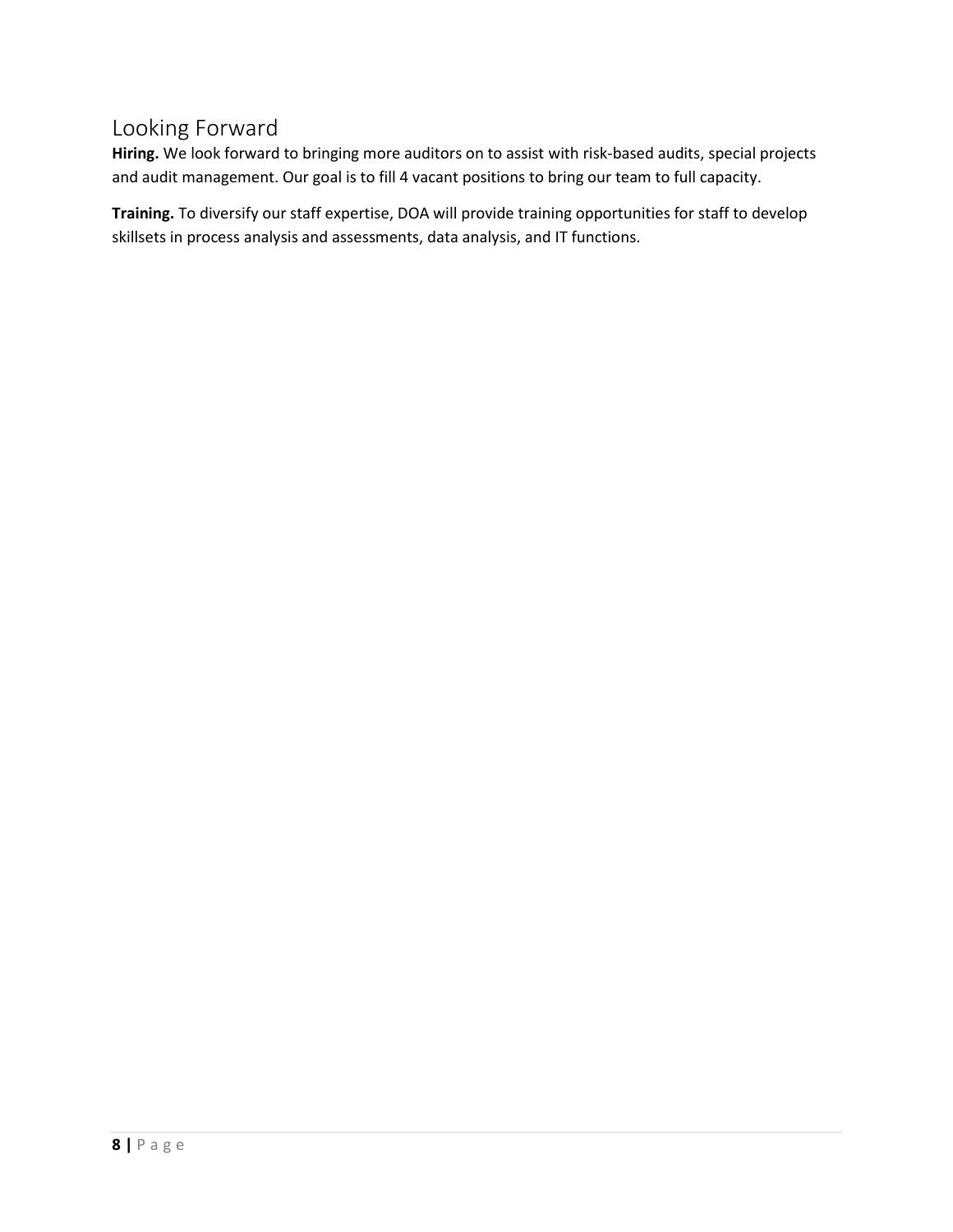## <span id="page-9-0"></span>Closer look: Department of Audits

*Press Release from February 9, 2022*

#### Release: Audit Finds DPW Has Persistent Billing and Collections Issues

Baltimore, MD - City Auditor Josh Pasch presented the Biennial Performance Audit for the Department of Public Works (DPW) at the February 9th Board of Estimates meeting.

The Department of Audits assessed whether DPW has adequately addressed water billing risks, as well as followed up on recommendations that were included as part of the previous performance audit reports. The audit covered fiscal years 2019 and 2020. This is the initial phase of a comprehensive water billing review. Auditing water billing practices is a formidable task and requires more time than the biennial audit process allowed.

Auditors interviewed key individuals in DPW and the Baltimore City Information Technology department, reviewed policies and procedures concerning the water billing process and evaluated DPW's risk assessment capabilities.

Among the audit findings concerning water billing it was noted that:

- The City does not take proactive measures to increase water revenue collections.
- There are no processes in place to collect delinquent accounts.
- DPW could not show how much they billed customers during this fiscal period.
- They were able to demonstrate DPW collected \$177 million (2019) and \$212 million (2020) in billings.

The City Auditor recommended DPW collect its data more accurately and share those statistics with City leadership to consider ways to maximize revenue collection.

The Department of Audits also reviewed DPW's information technology, water meter shop and customer service support division and offered performance recommendations for each sector. A full [audit report is available online.](https://comptroller.baltimorecity.gov/sites/default/files/comptroller_baltimorecity_gov/attachments/DPW%20Perf.%20Audit_12-30-2021.pdf)

Comptroller Bill Henry explained, "We need accurate information from DPW in order to eliminate mistakes in the billing process, collect revenue on time and target egregiously delinquent accounts. While we're trying not to charge more than our lower-income residents can afford, it's important that we actually collect what we're due from those who can."

Henry continued, "We cannot properly run our City if there isn't a clear understanding of WHO oversees collecting revenue and HOW it is done. It's especially important to have this information moving forward as we implement the Water Accountability and Equity Act."

This is the fourth of seven performance audits that are part of the 2021 Biennial Audit plan approved by the Biennial Audits Commission. A full audit schedule is listed at [https://comptroller.baltimorecity.gov/audits.](https://comptroller.baltimorecity.gov/audits)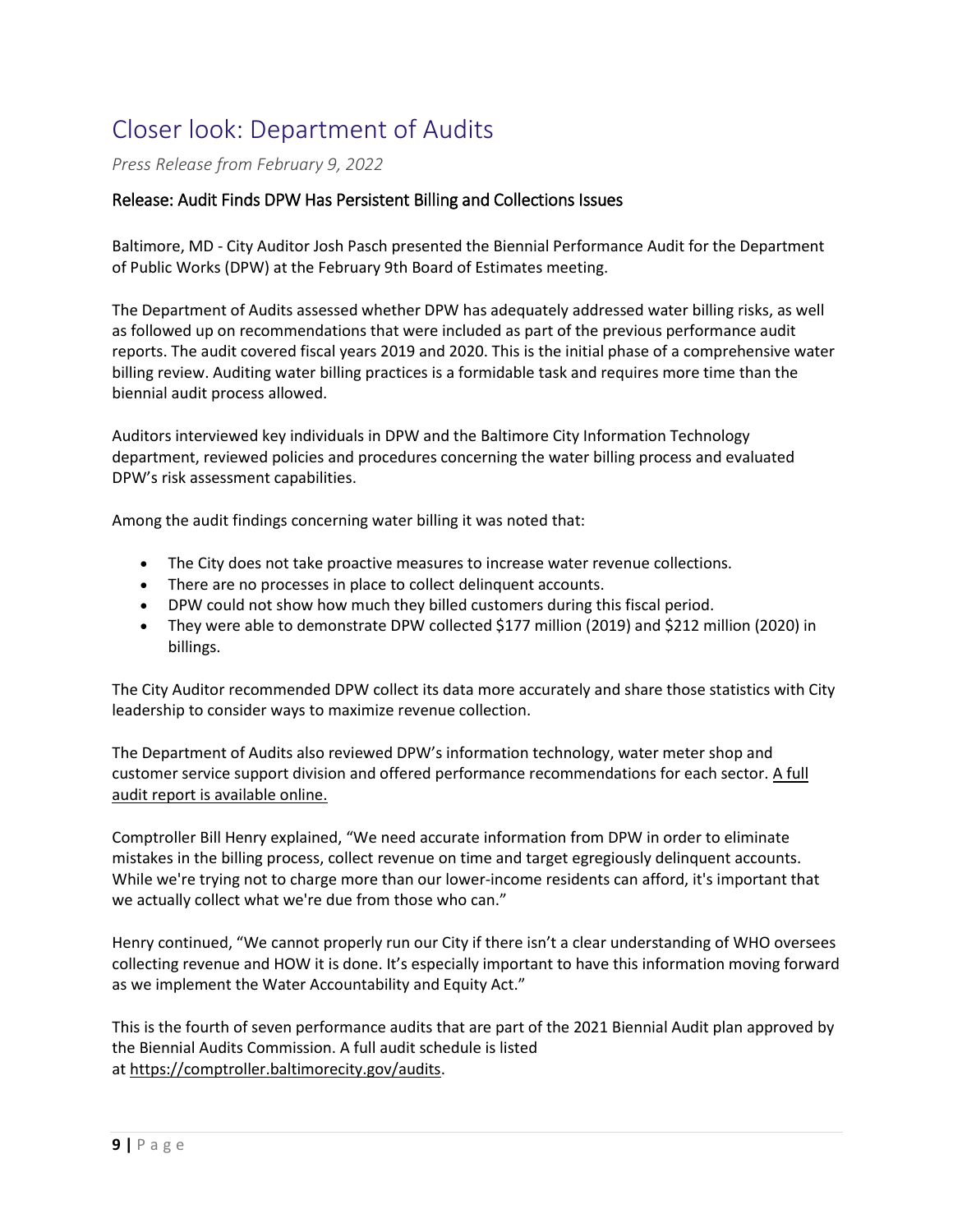#### **Background**

The Department of Audits (DOA) is the city's independent auditor, providing various audit attestation engagements and assurance services with the overall goal of improving government accountability.

The DOA, pursuant to Article V § 11, performs biennial audits of agencies. In 2021, this includes the Department of Finance, the Department of Public Works, the Baltimore City Fire Department, the Department of Housing and Community Development, the Department of General Services, the Baltimore Development Corporation, Baltimore City Information Technology, and the Mayor's Office of Homeless Services.

#### **Related:**

[Audit finds city does not have system in place for collecting overdue](https://www.wypr.org/wypr-news/2022-02-09/audit-finds-city-does-not-have-system-in-place-for-collecting-overdue-water-bills) water bills | WYPR

Audit - [Baltimore doesn't know how much water customers were charged and wasn't collecting overd](https://www.baltimoresun.com/politics/bs-md-ci-baltimore-water-billing-audit-20220209-czlwczo6qzdg7jwjviqiyh7hua-story.html)ue [bills](https://www.baltimoresun.com/politics/bs-md-ci-baltimore-water-billing-audit-20220209-czlwczo6qzdg7jwjviqiyh7hua-story.html) | Baltimore Sun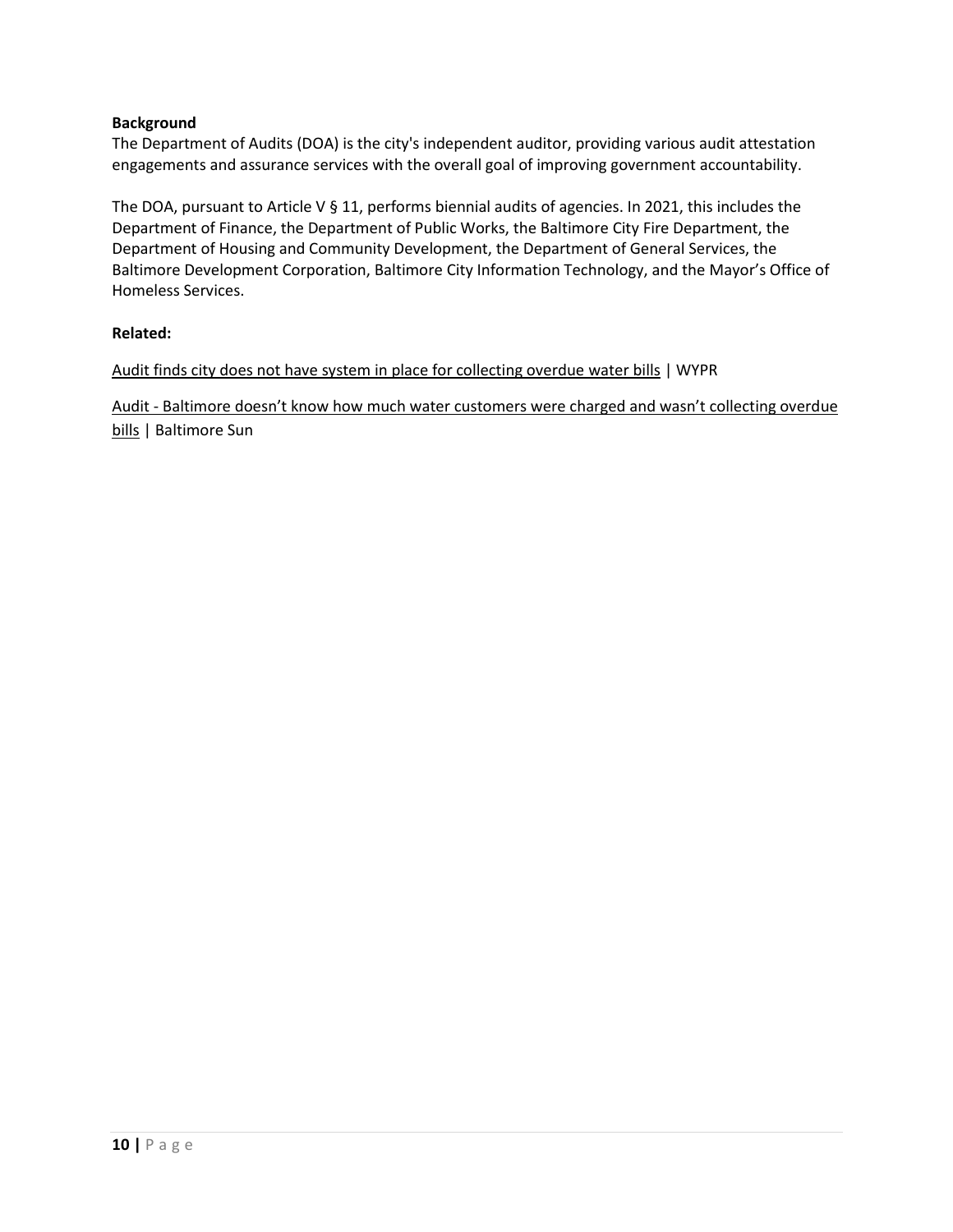# <span id="page-11-0"></span>Department of Real Estate

### <span id="page-11-1"></span>Mission

The mission of the Department of Real Estate (DORE) is to improve the quality of life in Baltimore City by providing an outstanding level of service, excellence, expertise and transparency in real estate transactions such as acquisition, disposition, leasing and licensing.

DORE accomplishes this by:

- creating a supportive, results-driven work environment;
- fostering a culture of interagency collaboration and professionalism;
- investing in technology to automate workflows for greater efficiency and productivity;
- proactively promoting our services to customers, partners and other stakeholders.

| <b>Type</b> | <b>Measure</b>                            | <b>Actual FY21</b> | FY22 through<br><b>April</b> | <b>Target</b> |
|-------------|-------------------------------------------|--------------------|------------------------------|---------------|
| Output      | # of Tax Sale<br>Certificates sold        | 112                | 118                          | 130           |
| Efficiency  | Lease and Lease<br><b>Related Actions</b> | 78                 | 63                           | N/A           |

#### <span id="page-11-2"></span>Accomplishments

**Real Estate Review.** DORE led a review of all City real estate processes with Department of Planning, Department of General Services, Department of Housing & Community Development, Department of Transportation and the Mayor's office. The review mapped the processes and workflows of the six main real estate functions: database management, property acquisition, disposition, leasing/licensing, property management and appraisal/valuation. The goal was to eliminate redundant or duplicate processes and align DORE's outcomes in service of a shared community development vision for the City. Many of the recommendations are underway with a report is set to be released to the public in 2022.

**Software Automation.** To increase efficiencies and property sales, DORE, in coordination with DHCD, purchased a software tool known as Slate. The tool will modernize the agency's home-built system and improve property-related workflow capabilities within City government. Workflow migration for property disposition will be complete in 2022.

Key Performance Indicators

- Sales of Tax Sale Certificates resulted in \$836,256.25 revenue in FY22.
- Small Cell Applications have generated 143,225 in revenue in FY22 from 155 applications.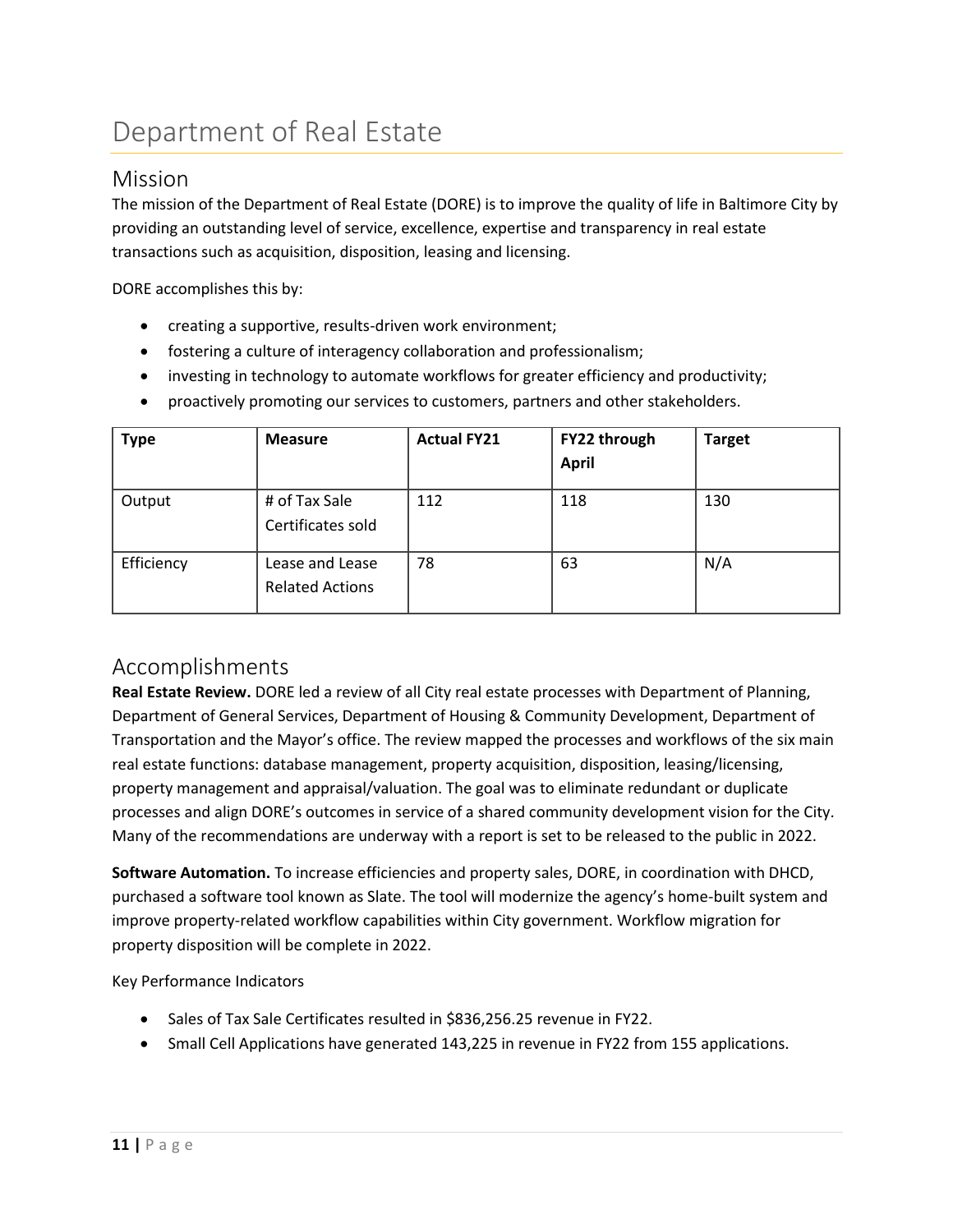## <span id="page-12-0"></span>Looking Forward

**Increase Awareness.** In FY23, DORE will increase awareness of the Vendor's Lien Program for Tax Sale Certificates. The purpose of the Vendor's Lien Program is to eliminate blight and return the property to the tax roll. This is accomplished through a negotiated reduction in municipal liens on certain properties with tax sale certificates. Tax sale certificate sales generate revenue for the general fund and support neighborhood development.

**Leasing.** Along with property sales, DORE will move all leasing functions from a paper-based process to an automated workflow in Slate.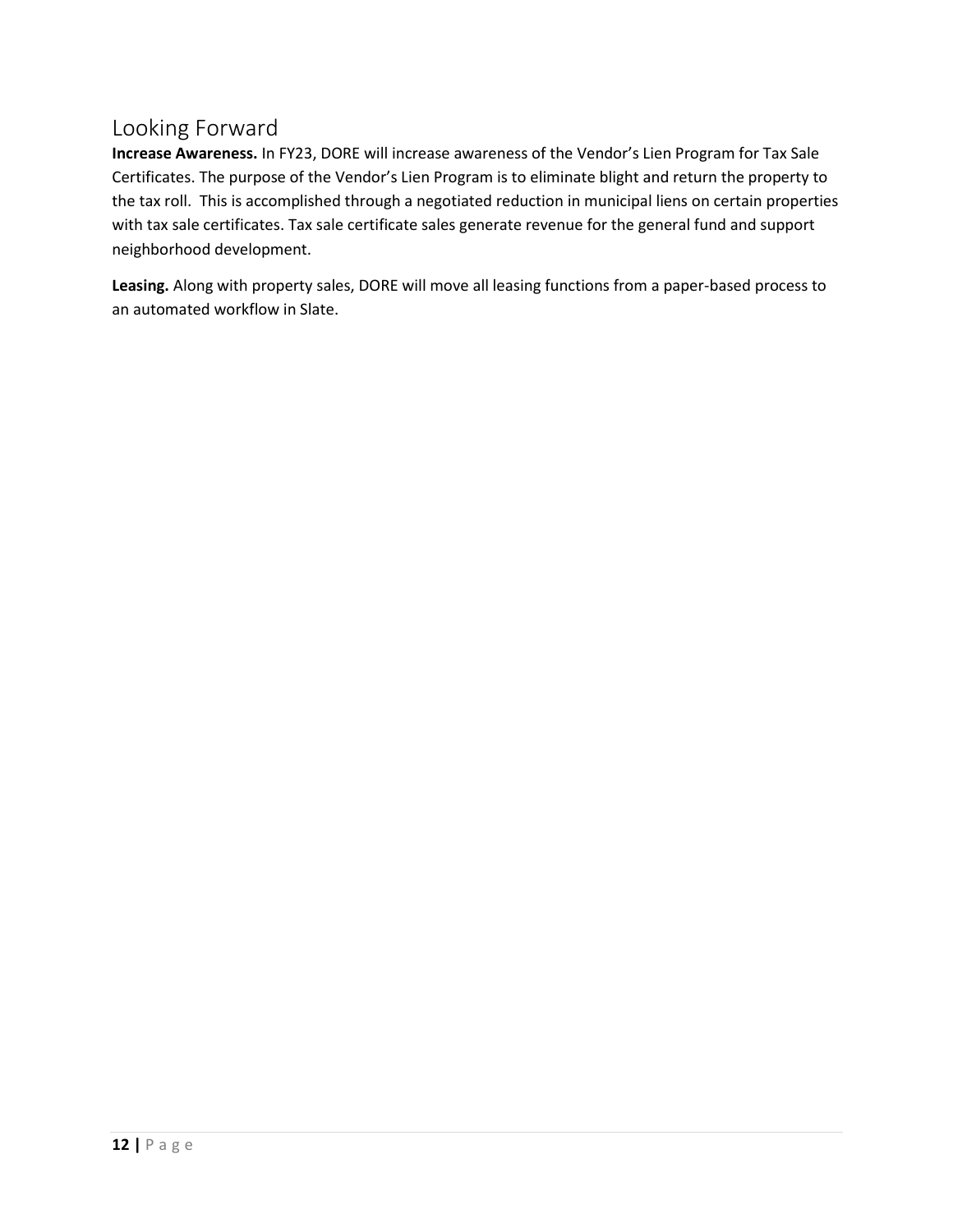## <span id="page-13-0"></span>Closer look: Department of Real Estate

*Press Release from January 24, 2022*

#### Department of Real Estate Seeking Proposals for City Property

Baltimore, MD - Comptroller Bill Henry and Real Estate Officer Andy Frank today announced a new request for proposals (RFP) for a historic property at 2001 Park Avenue.

The 15,194-square foot stone mansion sits on 1.835 acres in Baltimore's Reservoir Hill neighborhood. Over the decades the property has been known as the Birckhead Estate, the Bond House, Mount Royal, Norse Hill Home and the Norwegian Seaman's Merchants Home. The oldest structure in Reservoir Hill, the building is located in the Mount Royal Terrace Historic District and is designated a Baltimore City Landmark.

The RFP is directed by the Office of the Comptroller through the Department of Real Estate (DoRE), on behalf of the Mayor and City Council. The Reservoir Hill community also played an active part through the RFP process and will participate in the developer selection process.

"We've worked with the Reservoir Hill community to ensure their ideas and concerns have been heard," Frank said. "The neighborhood must be the first to benefit from any potential redevelopment."

Built in 1792 by Dr. Solomon Birckhead, the mansion served as a private residence until 1922 when ownership transferred to the Baltimore Monthly Meeting of Friends who used it as a home for aged members. In 1957 the Norwegian government purchased and renamed the property to the Norse Hill Home, also known as the Norwegian Seamen's Merchants Home, to house sailors. The City eventually took ownership and refitted the property for various uses including a Pratt library reading room, mayor's station and multi-purpose neighborhood center.

Because of the mansion's prominence and historic significance, development will need to meet Historic and Architectural Preservation (CHAP) and the Urban Design Architectural Review Committee (UDARP) guidelines, the Mount Royal Terrace Historic District review, and requirements related to properties listed on the National Register of Historic Places.

"The Birckhead Estate should be a heart of activity for Reservoir Hill residents," District 7 Councilman James Torrence said. "My office will continue to work with the community and other city leaders to make sure this project lives up to its potential."

The mansion will be offered in as-is condition. A pre-bid proposal conference open house will be held for potential buyers to ask questions of members of the community, representatives and city staff. More can be found on the Department of Real Estate's website: <https://comptroller.baltimorecity.gov/opportunities>

"We are thrilled that this beautiful building will get another chance," Comptroller Henry said. "With the right vision and oversight, this property can become a major resource for the Reservoir Hill neighborhood and for all city residents."

Proposals are due by April 8th. Full details are available on [our website.](https://comptroller.baltimorecity.gov/opportunities)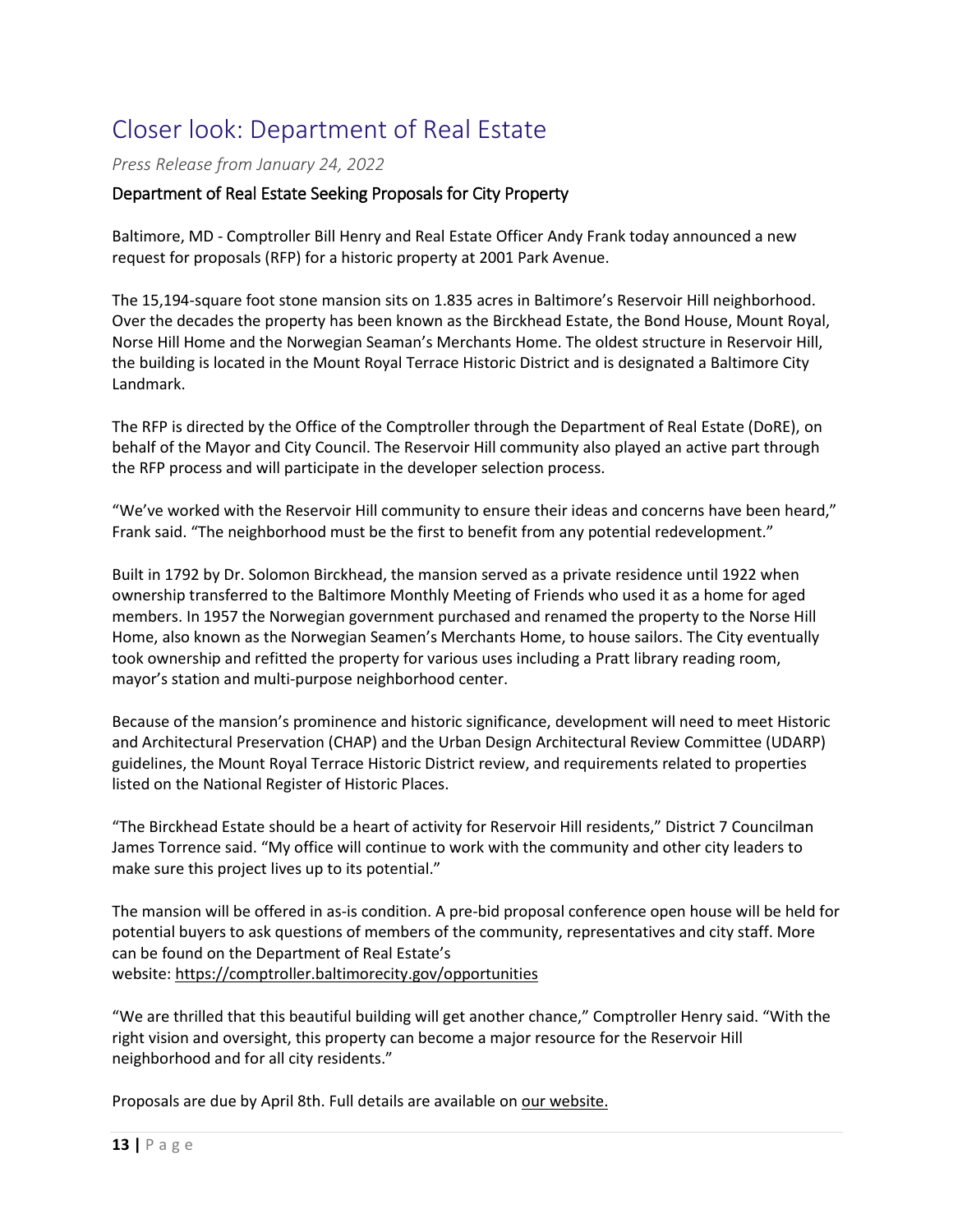#### **About the Department of Real Estate**

The Department of Real Estate (DoRE), under the Office of the Comptroller, is mandated by City Charter with responsibility for the acquisition and disposition of real estate in Baltimore City. DoRE manages real estate assets and is responsible for the disposition of real property owned by the City; leasing Cityowned property to agencies and other parties; acquisition of real estate for the City; and reviewing real estate-related transactions and development proposals for City-owned real property.

The Department maintains the repository of unsold tax certificates after the annual tax sale, as well as a public inventory of all City-owned property and associated leases.

Related:

[This vacant 18th century mansion in Baltimore has had 'nine lives.' Its next act is anyone's guess](https://www.baltimoresun.com/maryland/baltimore-city/bs-pr-md-ci-reservoir-hill-20220124-wr6hb4cghfaxlo5z3fqycip42u-story.html) | Baltimore Sun

[Five Minute Histories: The Norwegian Seaman's Home](https://www.youtube.com/watch?v=9djD1q3-r8Y) | Baltimore Heritage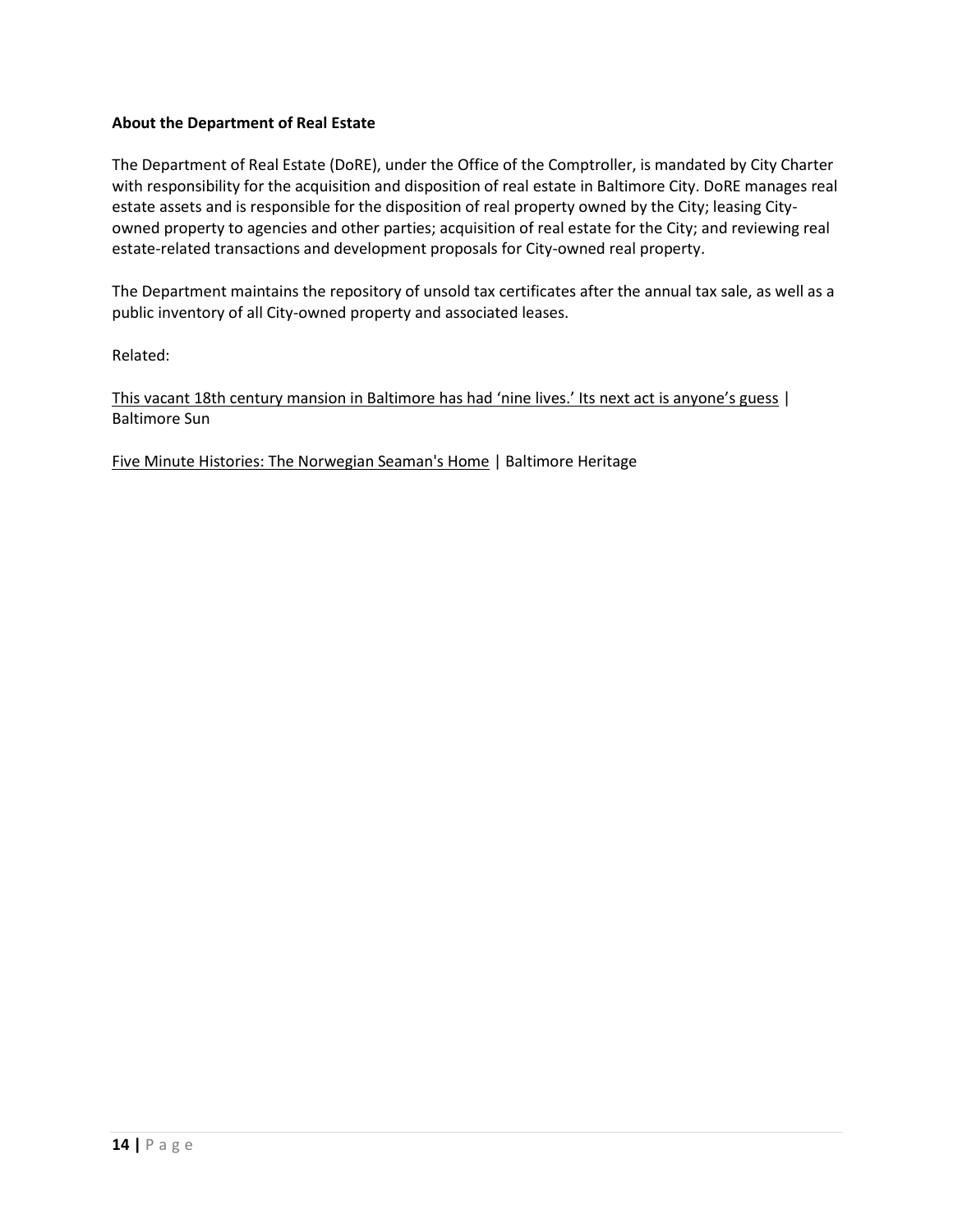# <span id="page-15-0"></span>Department of Telecommunications

#### <span id="page-15-1"></span>Mission

The mission of the Department of Telecommunications is to support Baltimore City with modern, efficient, and innovative telephone service and products.

| <b>Type</b>   | <b>Measure</b>                                      | <b>Actual FY21</b> | FY22 through April | <b>Target</b> |
|---------------|-----------------------------------------------------|--------------------|--------------------|---------------|
| Effectiveness | % of Tigerpaw<br>tickets resolved<br>in 10 business | 70%                | 75%                | 905           |
| Efficiency    | # of customer<br>service interviews                 | N/A                | 9                  | 31            |
| Efficiency    | \$ saved from<br>business service<br>review         | \$267,000.00       | \$767,719.49       | \$850,000     |

### <span id="page-15-2"></span>Accomplishments

**Automation.** The Department of Telecommunications implemented a new online ticketing system to replace a manual request system. This allows Agency telephone coordinators to track tickets in real time and simplifies service work for Telecommunications.

**Collaboration.** Telecom manages the Baltimore Telephone Users Group (BTUG) for the City of Baltimore. The workgroup expanded this year to broaden the reach and knowledge of telephone users to include fiscal officers and other financial positions.

**Initiate Device Audit.** The Department of Telecommunications audited approximately 5,000 wireless accounts for voice, message, and data activity for the first quarter of FY22. If a device is inactive and abandoned, the service is discontinued resulting in cost savings for each agency. This is the beginning of a new annual audit policy.

Key Performance Indicators

- Audited and disconnected 622 unused phone lines which resulted in \$267,000 in annual savings.
- De-installed legacy equipment in over 100 locations.
- Reduced enterprise Voice Over IP (VoIP) rates by 12% or \$600,000.

### <span id="page-15-3"></span>Looking Forward

**Next Generation 911.** In collaboration with Emergency Management and BCIT, Telecom will replace the legacy 911 system. This modernization will result in 402 service lines – costing \$50,250/month - to be disconnected.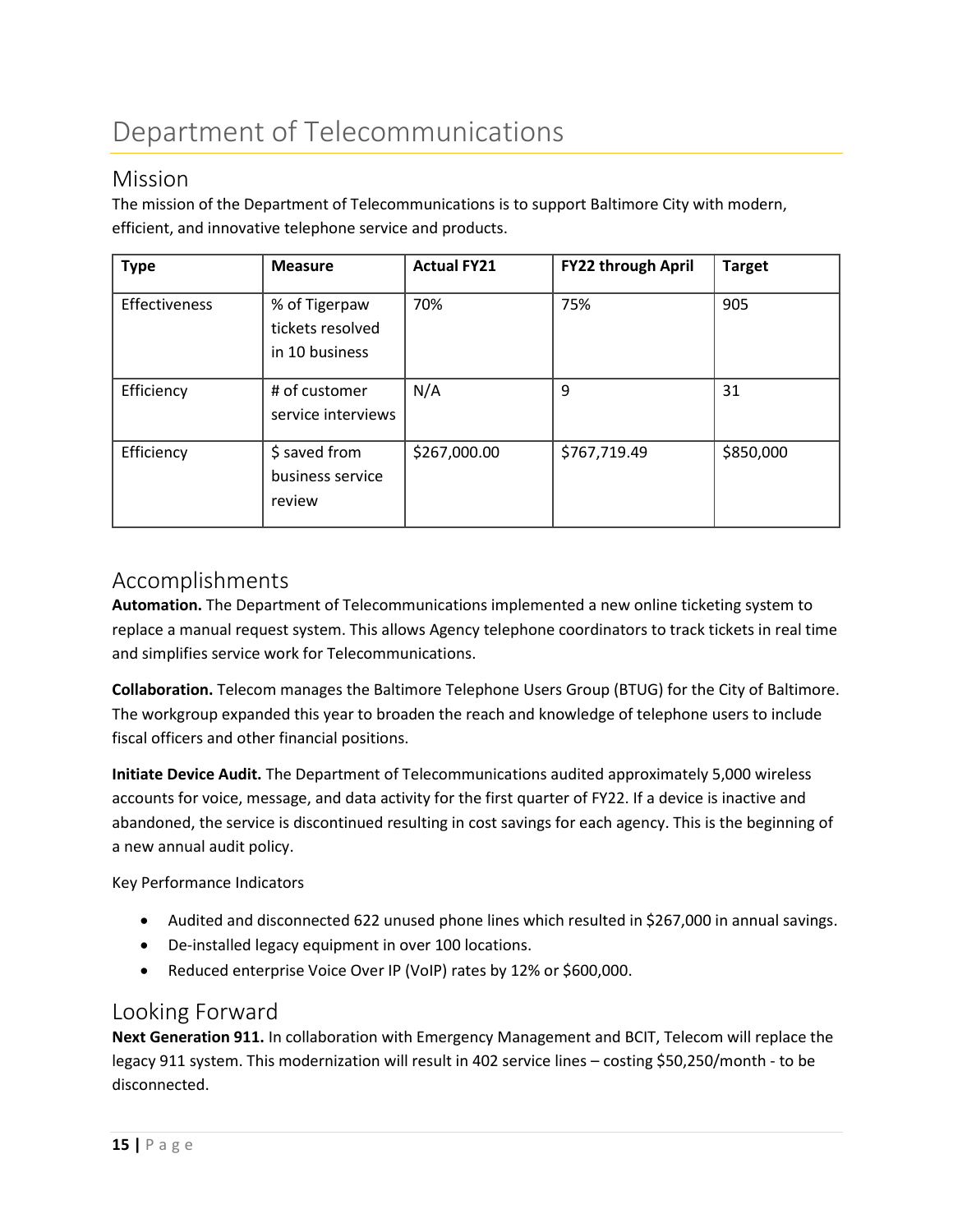**Cost savings**. The Department of Telecommunication will pay off the City's VoIP equipment debt in FY22. Once completed, it will net \$430,000 in savings.

**Customer service review**. Telecom will implement a customer service review across agencies in 2022. The goal is to enhance the Telecom customer experience, review incident reports, review billing questions, and assess training measures.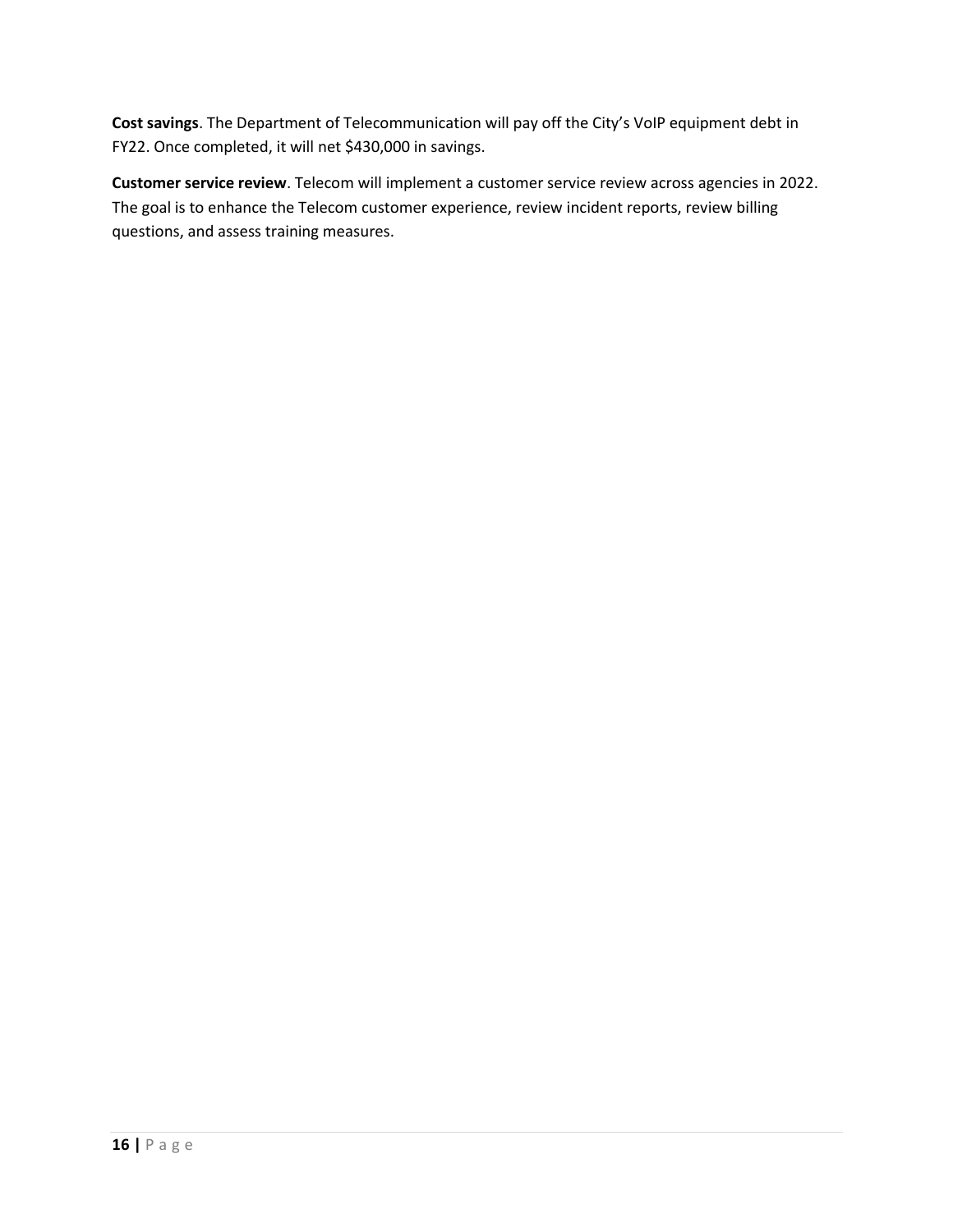## <span id="page-17-0"></span>Closer Look: Department of Telecommunications

*Press Release from November 18, 2021*

#### The Department of Telecommunications is leading an internal review to eliminate unused legacy telephone lines

Baltimore, MD - The Department of Telecommunications is performing an internal review, identifying unused City telephone lines and circuits for potential removal and upgrades. Telecoms' goal is to replace these 'ghost' lines with new technology while also saving millions in external payments.

In addition, the team is finalizing the conversion of the City's phone system from Centrex to Voice over Internet Protocol (VoIP).

Already in fiscal year 2021 Telecom has identified and disconnected over 622 unused ghost landlines, circuits, fax and elevators lines. As a result of the telephone systems review and ongoing upgrades of legacy systems to VoIP, Telecom has saved the City \$2.4 million by reducing monthly payments to thirdparty vendors in telephone costs from over \$300,000 a month to less than \$85,000.

Through fiscal year 2022 Telecom hopes to shave another \$50,000 off the city's monthly telecommunication costs through the review and upgrade process.

"For over 30 years, Verizon managed the phone lines in the City but was not able to provide us with an accurate data on where lines were actually installed," Director of Telecommunications Simon Etta said. "With the conversion to VoIP in the City, we now have the flexibility to terminate these lines, update our internal records and stop paying for those we do not need."

The review team – composed entirely of Department of Telecommunications employees - consults with agencies and with third-party resources to identify unused phone lines and other outdated tools. Site visits are often necessary in order to locate and tag physical hardware, after which Telecom offers recommendations and upgrade options. Agencies then work with Telecom to implement those recommendations.

"This is a physical process," Etta said. "We're making onsite visits to every single City office - often empty - trying to find these ghost lines. It's what is necessary to make our systems safe and up to date."

Among its current partners, Telecoms is working with the Baltimore Police Department and has identified 100s of unused legacy lines and circuits at various locations. When complete the unused lines will be disconnected with additional savings passed on to the BPD.

Reducing ghost lines is part of the department's three-pronged review strategy. As a security measure, concurrently Telecom is also identifying and replacing outdated mobile phones, and working to eliminate extraneous phone numbers.

"The Department of Telecommunications is providing a great example of how inhouse expertise can be more efficient and effective than outsourcing," Comptroller Bill Henry said. "Our team is working hard to make sure that our agencies can access up-to-date technology."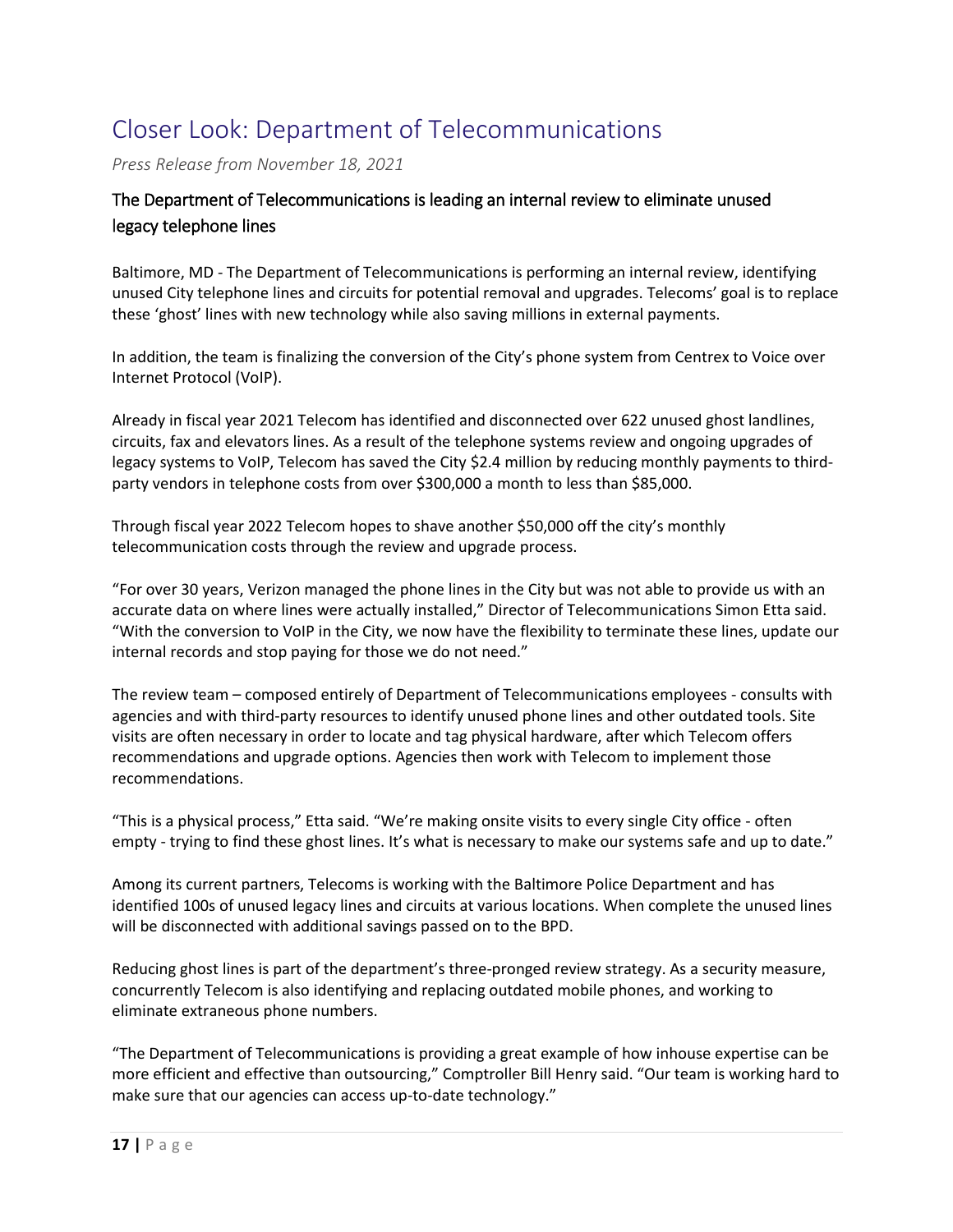#### **Background**

Overseen by of the Comptroller's Office, the Department of Telecommunications provides telephone services to all city agencies. Services include managing Voice over Internet Protocol, or VoIP phone service, supplying mobile phones, providing technical support for various city call centers, and providing for the billing of these services with external vendors. Telecom installs and maintains all telecommunications equipment in the various Baltimore City call centers such as 311, Department of Public Works (DPW) and Revenue Collection.

#### **Related:**

[Baltimore City's telecommunications department is replacing 'ghost' phone lines as it makes tech](https://technical.ly/civic-news/ghost-phone-lines-city-comptroller/)  [upgrades](https://technical.ly/civic-news/ghost-phone-lines-city-comptroller/) | Technical.ly Baltimore

[How I Got Here: Simon Etta's path from the private sector to Baltimore telecommunications director](https://technical.ly/civic-news/simon-etta-telecommunications-director/) | Technical.ly Baltimore